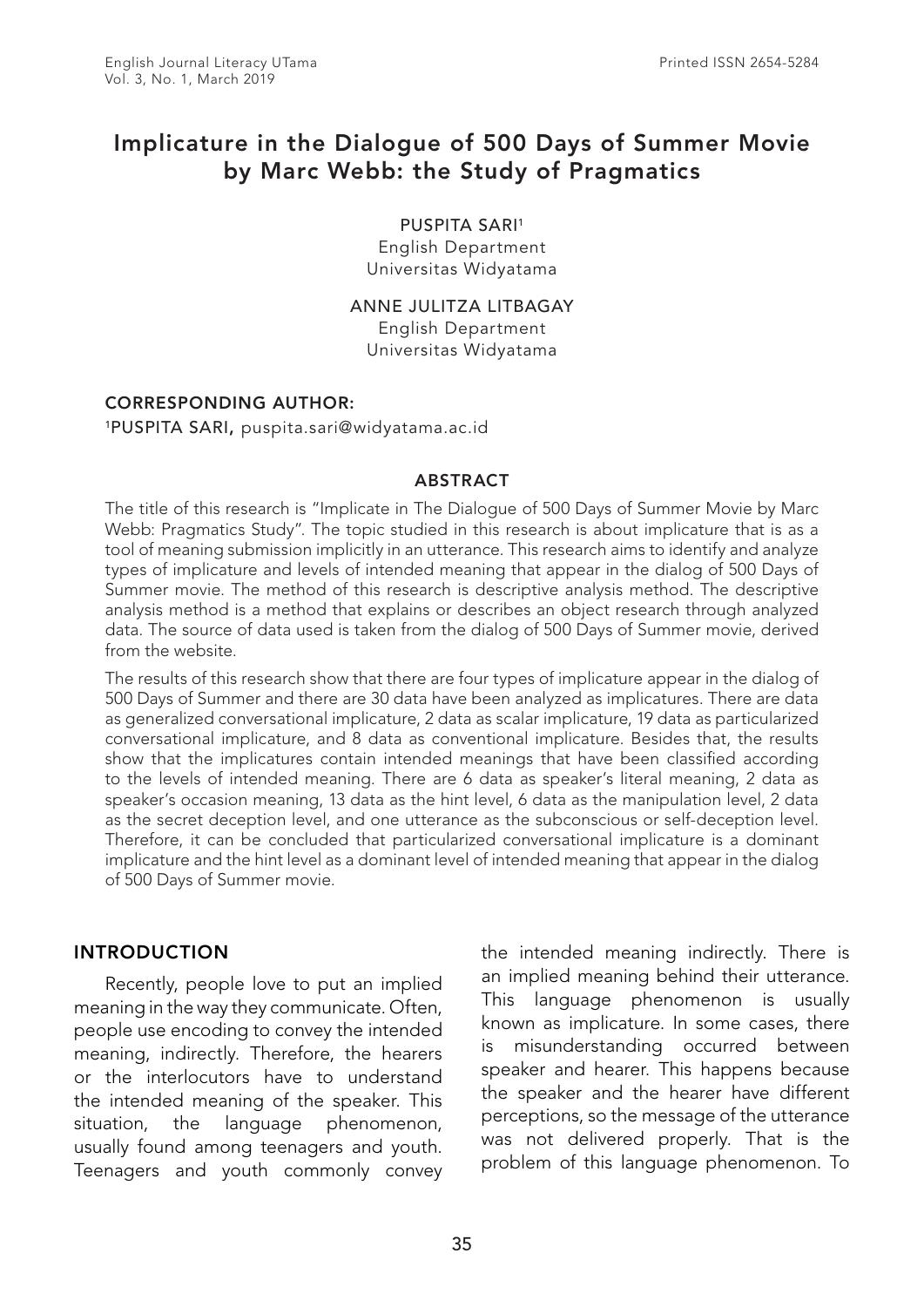minimize misunderstanding, the author wants to explain that kind of language phenomenon deeper in this research.

A linguist, Paul Grice (1975), said that implicatures are a branch of pragmatics that refers to what is suggested in an utterance, even though neither expressed nor strictly implied by the utterance. Based on Grice's theory, we know that implicature is about the speaker's meaning. The utterance of the speaker has an implied meaning. It means that the meaning behind the speaker's utterance is conveyed indirectly, even is hidden. There are four types of implicature based on Grice's theory. The first is conventional implicatures. This one no needs a context to get the meaning of an utterance because it conveys a literal meaning. Conventional implicature is easy to get what the speaker means clearly. The second is the generalized conversational implicature. This kind of implicature needs context but not too much. Although the meaning behind the speaker's utterance is easy enough to be gotten by the hearer, the hearer still needs context to avoid misunderstanding. The third is scalar implicature. Scalar implicature also needs context but it is closely related to the numbers or scale of something. The last one is particularized conversational implicature. Contrary with conventional implicature, particularized conversational implicature really needs context, even depends on the context. This kind of implicature is difficult enough. The hearer gets what speaker means because the speaker hides the literal meaning behind utterance and sometimes conveys the different meaning of an utterance. So, that is why implicature is closely related to the context because it is needed by the hearer to get what speaker means clearly.

Besides that, implicature is also related to the meaning. As the explanation above, implicature is about giving meaning indirectly, even sometimes hiding the meaning behind

an utterance. So, the meaning is also needed by the hearer to get what exactly the speaker means. To measure how intended is the meaning of an utterance, the author uses Stiles' theory, which is known as levels of intended meaning. The levels of intended meaning are speaker's literal meaning, speaker's occasion meaning, the hint level, the manipulation level, the secret deception level, and the last is the subconscious or self-deception level. Through Stiles' theory, it is easy for the reader to understand how intended is the meaning of an utterance.

Based on the introduction explained before, the author has two interesting research questions to discuss further in this research, there are:

1. What are the types of implicatures that appear in 500 Days of Summer movie?

2. Based on Stile' theory, in which level the intended meaning behind implicatures that appear in 500 Days of Summer movie?

So, the author is going to explain more about four types of implicature based on Grice's theory and also explain six levels of intended meaning based on Stiles' theory to answer these research questions above.

## **METHOD**

To analyze the implicatures and levels of intended meaning behind an utterance, the author chooses movie script of 500 Days of Summer as the object research. The author chooses 500 Days of Summer movie as the data because the author is interested in the way the actors communicate in this movie. It is complicated enough because they often do implicature. The method of this research is descriptive analysis method. The descriptive analysis method is a method that explains or describes an object research through analyzed data.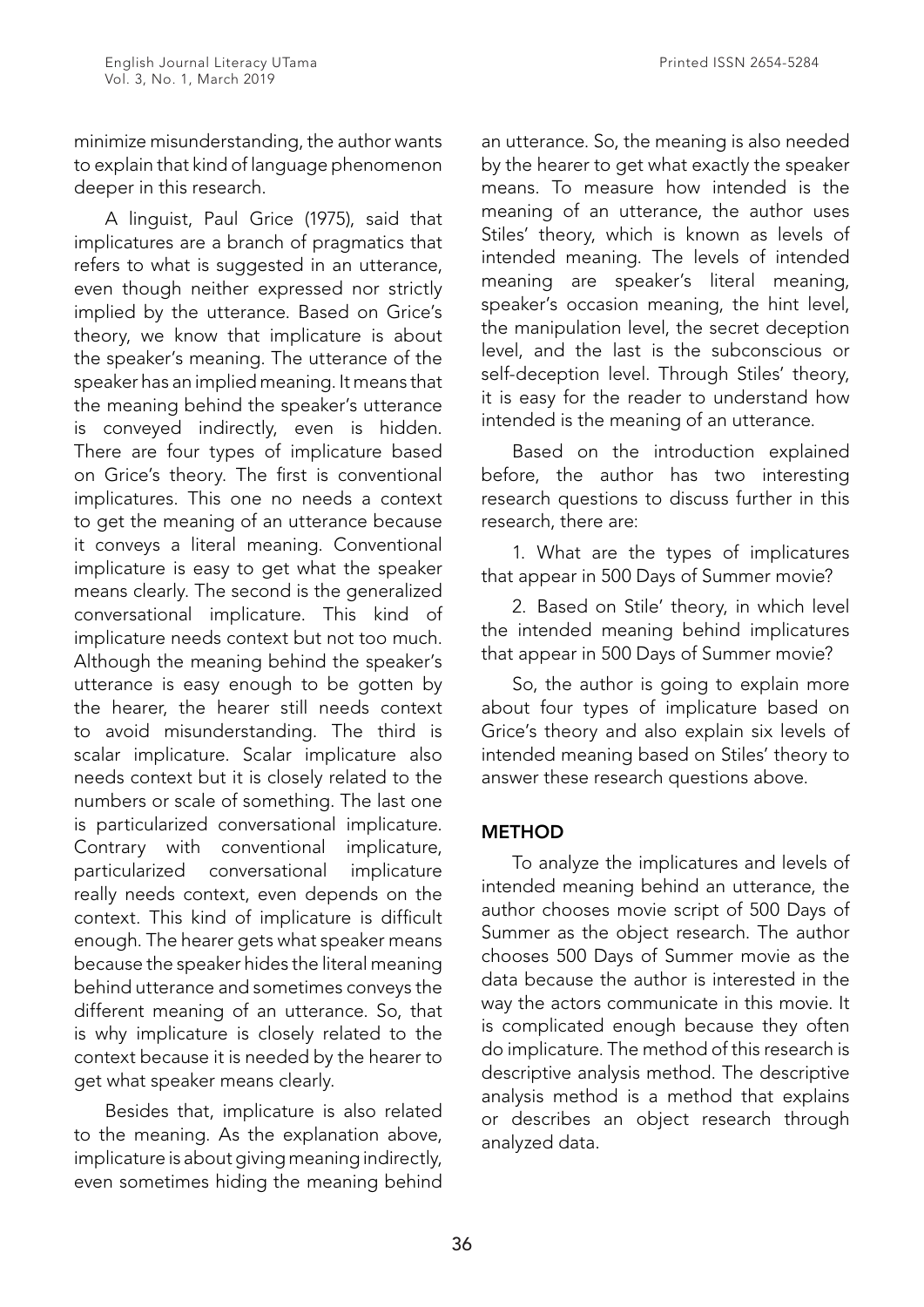## Data 1

Tom and Summer are dating for the first time. They are just like a cute couple, holding hands and laughing together. Summer just has a thought that she does not want to put a label on their relationship, although they are together now.

Summer: This is fun. You are fun. Tom: Thanks. Summer: <u>I mean, I just want to say, up front</u>, I'm not looking for anything serious. Are you

cool with that?

Tom: Oh, yeah.

The dialogue above is an implicature, especially included in the generalized conversational implicature. This dialogue is general and easy to understand. So, it is not too difficult for the hearer (Tom) to get the meaning of the speaker's utterance (Summer). Although the dialogue above is easy to understand, the hearer (Tom) still needs a context to get what the speaker (Summer) means clearly because there is an implied meaning behind speaker's utterance (Summer).

As explained before, implicature contains an intended meaning. Through the speaker's utterance (Summer), "...I mean, I just want to say, up front, I'm not looking for anything serious...", it seems there is a message that speaker wants to say to the hearer (Tom). The speaker (Summer) wants an easy relationship, without putting a label on their relationship. The speaker (Summer) says that slowly to keep the hearer's feeling (Tom). Through that, it can be categorized that the dialogue above is included to the level 1, speaker's occasion meaning.

# Data 2

One night, Tom is just like a mess because he broke up with Summer. Rachel, his little sister, comes to help Tom by listening to him.

Tom tells Rachel everything that happens between Summer and him. He tells about the relationship and the mood swings of Summer lately, and also the way they broke up.

Rachel: Maybe she was just in a bad mood. Paul: A hormonal thing. Rachel: P.M.S.? Tom: What do you know about PMS? Rachel: More than you.

The dialogue above is an implicature, especially included to the scalar implicature. It is included to the scalar implicature because there is "more" in the dialogue that shows a scale of something. If an utterance contains numbers or scale of something, it must be a scalar implicature because it is one of the characteristics of scalar implicature. Besides that, the dialogue above is not too difficult for the hearer (Tom) to get the meaning of the speaker's utterance (Rachel). Although the dialogue above is easy to understand, the hearer (Tom) still needs a context to get what the speaker (Rachel) means clearly because there is an implied meaning behind speaker's utterance (Rachel).

The meaning of speaker's utterance (Rachel) above is categorized to the level 2, known as the hint level. It is because speaker's utterance, "more than you", is a sign for the hearer that the speaker (Rachel) knows well about the PMS because she is a girl who goes through PMS. The utterance is also a satire for the hearer (Tom), although he is a man, she really sure that he knows nothing about PMS because he has no experience about PMS. Besides that, if an utterance is a sign or satire, it must be included to the hint level because it is the characteristic of the hint level.

# Data 3

Tom and Summer are in the restaurant, want to have dinner together, but they let silence controls them. Summer is the first that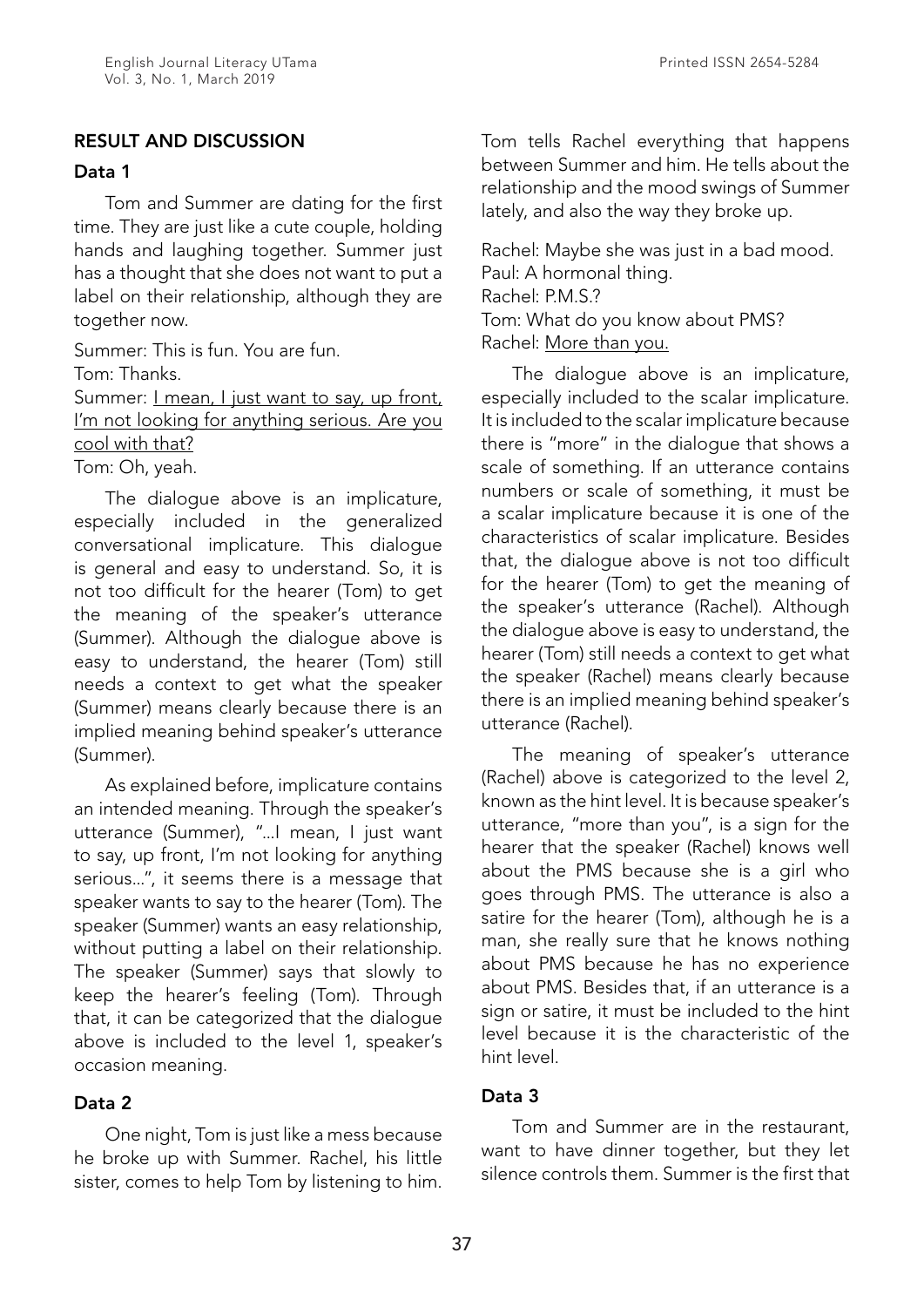makes conversation, but she talks about their relationship. So, they start arguing.

Summer: This can't be a total surprise. I mean, we've been like Sid and Nancy for months.

Tom: Summer, Sid stabbed Nancy seven times with a kitchen knife. We've had some disagreements but I hardly think I'm Sid Vicious.

Summer: No... I'm Sid.

Tom: So, I'm Nancy?!

The dialogue above is an implicature, especially included to the particularized conversational implicature. Particularized conversational implicature is the hardest one, so it depends on the context. Context is needed to interpret the meaning behind an utterance. Context is important because not all people understand about what speaker means. Usually, the hearer has to think hard enough to get what the speaker means clearly. It happens because the speaker hides the literal meaning behind an utterance. It needs special knowledge to understand the speaker's meaning.

Just like the dialogue above, the speaker (Summer) hides her literal meaning through her utterance, "...we've been like Sid and Nancy for months.". The speaker (Summer) using pengandaian to hide her message because she does not want anybody to know what she exactly means. The speaker (Summer) just wants the hearer (Tom) who knows about it. Actually, the speaker (Summer) wants to tell the hearer (Tom) that they are tidak cocok lagi and also wants to break him up. From this case, it clearly shows that the dialogue above is categorized in level 4, known as the secret deception level. The secret deception level is closed and private. So, that is why this data is categorized as the secret deception level.

## Data 4

Friday night, in the official event, Summer joins with McKenzie and Tom. They chit-chat and laugh together until McKenzie open the real conversation. He asks Summer about her love life. Then, the conversation becomes more serious. So, Tom and Summer start arguing about what love is for exactly.

Tom: So then... what happens if you fall in  $\ln 2$ 

Summer: You don't actually believe that, do you?

Tom: Believe what? It's love, it's not Santa Claus.

Summer: What does that word even mean? I've been in a relationship before and I can tell you right now, I've never seen it.

The dialogue above is an implicature, especially included to the conventional implicature. Conventional implicature is the easiest implicature because the speaker conveys the meaning literally. The speaker conveys the message behind utterance directly, so this kind of implicature no needs context. The hearer can understand what the speaker means easily without special knowledge. That is why conventional implicature does not depend on the context in interpretation meaning. Besides that, in the speaker's utterance, "...I've been in a relationship before and I can tell you right now, I've never seen It.", there is "and" that shows this dialogue contains the condition of consequence. The condition of consequence is one of the characteristics of conventional implicature. So, it is clear enough that this dialogue is a conventional implicature.

The dialogue above is categorized in level 2, known as the hint level. It happens because this dialogue contains of a satire. It is showed by the utterance, "...I've been in a relationship before and I can tell you right now, I've never seen it.", which means the speaker (Summer) has many more experiences of relationship than the hearer (Tom), so, she disagrees with the hearer (Tom). Through the explanation, it is seen clearly that the speaker (Summer)